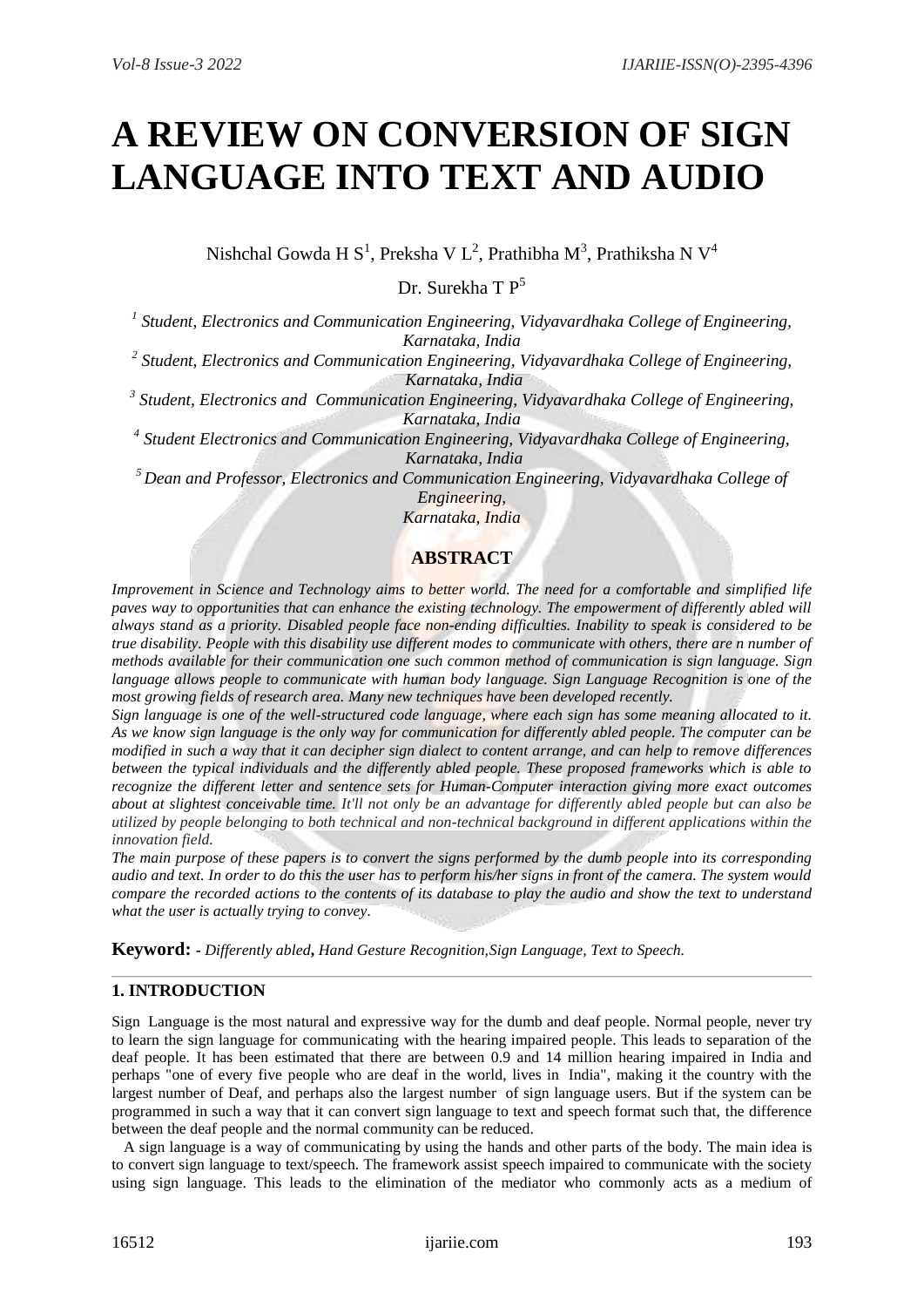translation. This would contain a user friendly environment for the user by providing speech text output for a sign gesture input.

In this fast moving generation, providing an impartial life for the differently abled still stands as a challenge to the world. The advancement in technology provides us a platform to explore and design a real time sign language recognition system. This system recognizes 26 hand gestures from Indian Sign Language by hand gesture for tech generation. Webcam is used to capture the gestures. Using color model, the signs are processed for feature extraction. The extracted features are compared by using pattern matching algorithm. The features are compared with testing database to calculate the sign recognition. Eventually, recognized hand gesture is converted into text. This system provides an opportunity for deaf and dumb people to easily communicate with normal people without the need of an interpreter.

#### **2. LITERATURE SURVEY**

Rajaganapathy, et.al. proposed a conversion of sign language system which consists of a Microsoft Kinect sensor which is a motion sensing device and also contains four microphones used to perform background noise cancelling. The project was based on controlling power point presentation to recognize gestures using the sensor. Once the user gesture and predefined gesture in the system are same then the corresponding word is shown as a text. They have used windows narrator for converting the generated text to speech. The major limitation is that the sensor has an range between 40cm and 4M. The human gestures made beyond this range cannot be recognized by the sensor. [1]

L Latha, et.al. developed a Real Time System for communication of hearing and speech impaired people. This proposed system recognizes the gestures using RASPBERRY Pi kit along with a camera attached to it. This system is done using MATLAB software. In gesture to speech conversion the camera in the system is used to take the input image. Then background elimination and image pre-processing is done to remove noise in the image. In speech to gesture conversion the input voice is taken using the microphone. Finally feature matching is done. After matching, the corresponding image is shown. This system shows the accuracy of 70%. The drawback is, the system speed is a bit slower. [2]

K Avinash, et.al. proposed a method for developing the sign conversion system. The proposed methodology can be explained in two sections namely gestures to speech conversion using flex sensors and Arduino uno microcontroller. Speech to text conversion using voice recognition module, ALCD, microphone and Bluetooth module. The hardware of this module is working due to its ability to receive the data from flex sensors. The proposed method can be upgraded with newer features to carry secret messages using wi-fi modules. [3]

Shweta S Shinde, et.al. proposed a Real Time two way communication system based on image processing. They have used angle and peak calculation to extract the hand gestures and then convert it into speech by using MATLAB inbuilt command. For speech to gesture conversion they have used Mel-frequency cepstral coefficients. The system provides the result with accuracy of 90% within minimum time. This system helps deaf and dumb people to easily connect with the society. [4]

Kohsheen Tiku, et.al. developed a Real Time system for conversion of sign language to text and speech. In this paper, they have developed an android application to demonstrate the vision-based approach, of sign language to text and speech conversion without using any sensors, and byonly capturing the images of the hand gestures. They have used android studio and OpenCV functions in java to design and implement the application. In this proposed system SVM [Support Vector Machine] model is used to recognize the alphabets from images. In this paper, they have also compared different techniques and have chosen the simple method for creating a visionbased application. [5]

S. G. Mundada, et.al. proposed the method of Real Time conversion of hand gestures into speech implementing vision based technique. This system gives different algorithms and techniques for single hand gesture detection and recognizing through vision based technique. It uses handas basic structure and other properties like centroid for detecting the pattern which are formed by fingers & thumb which also helps in assigning code bits which is converting each gesture into a set of 5 digits representation and motion is detected using movement of centroid in each frame. This system uses techniques like K-means clustering or thresholding for background elimination, peak detection is done by text to speech API and Convex Hull for conversion of words or sentences corresponding to gestures to speech. The limitation of this method is, it detects only the single hand gestures and dataset used is small. [6]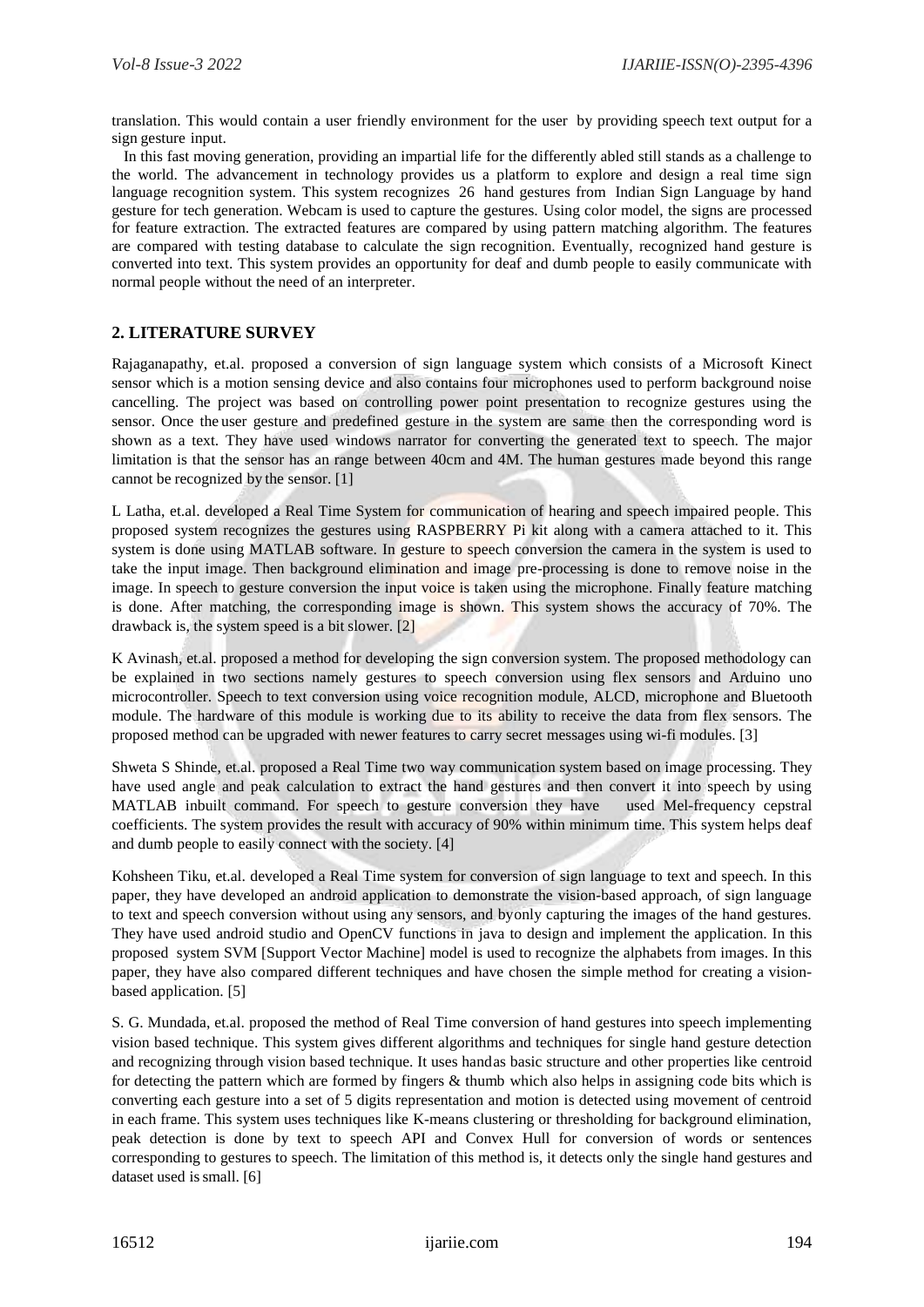Rasel Ahmed Bhuiyan, et.al. proposed the method forreduction of gesture feature dimension for improvising the hand gesture recognition performance of the numerical sign language. In this proposed paper, hand gestures are extracted from video frame captured through web camera using discrete wavelet transformation and singular value decomposition. A effective fitness function algorithm is used to select hand features by eliminating irrelevant featuresfor improving hand recognition performance. Later, the support vector machine is used to recognize the numerical hand gesture accuracy of American sign language. The proposed model is, then validated using dataset which is constructed on basis hand gesture recognition. The paper focuses on numerical sign language detection which is basedon non-touch hand gesture recognition. [7]

Meenakshi Panwar, et.al. developed gesturerecognition for human computer interaction. The system implements a simple shape-based approach for recognition ofhand gesture using vision-based technique. This model consists of a camera to capture the gesture formed by the user. The hand image is taken as an input for the proposed algorithm. The overall algorithm is divided into four steps, which are segmentation, orientation detection, feature extraction and classification. The used algorithm is independent of user characteristics. This proposed system does not require any additional training of sample data. 390 images has been tested on this implemented algorithm which gives a recognition rate of nearly 92%. As compared to other approaches it requires less computation time. The majordrawback of this system is, it does not follow any structured approach to define some of the parameters for the gesture recognition. Based on assumptions made the threshold values are taken into account after testing on some of the images. [8]

Abhijith Bhaskaran, et.al. proposed the method of hand gesture recognition using smart gloves. The proposed idea is the smart gloves technique for recognition of hand gtesture. The proposed idea in this system is a smart glove technique which converts sign language to speech or voice output. The smart glove consists of an Inertial Measurement Unit (IMU) and flex sensors to recognize the gesture. A state estimation method has been developed to track the motion of hands in three-dimensional space. Flex sensor is used to track the fingers orientation. This prototype has been tested for its feasibility in conversion of Indian sign language to speech output. The glove is a multipurpose glove that can be used invarious fields like gaming, robotics and medical field even though it is intended for sign language to speech conversion.The drawback of this system is life of sensor like gadgets is limited. [9]

Rosemarry Antony, et.al. proposed translation of sign language to voice for dumb people. The domain they have taken for the implementation of this system is machine learning and implemented using python. In this proposed system, hand gesture is captured from the live video through webcam and feature extraction is done. Then the symbol is predicted. The result what we get will be in the form of voiceand it will be audible to everyone. Here the signs will be identified through live video. This proposed system is, very useful for the dumb people for expressing their opinions and for proper communication. This will lead to proper interactionbetween dumb people and the normal people. [10]

## **3. CONCLUSION**

As per the literature review of all the above papers, they have used different techniques like sensor-based technology, image processing techniques, vision-based technology, discrete wavelet transformation technique, and machine learning using python for conversion of sign language into text and speech. These system consists of web camera which is used to capture the gestures. The signs are processed for feature extraction. The extracted features are compared by using pattern matching algorithm. The features are compared with testing database to calculate the sign recognition. Eventually, recognized hand gesture is converted into text and speech. This system provides an opportunity for deaf and dumb people to easily communicate with normal people without the need of an interpreter.